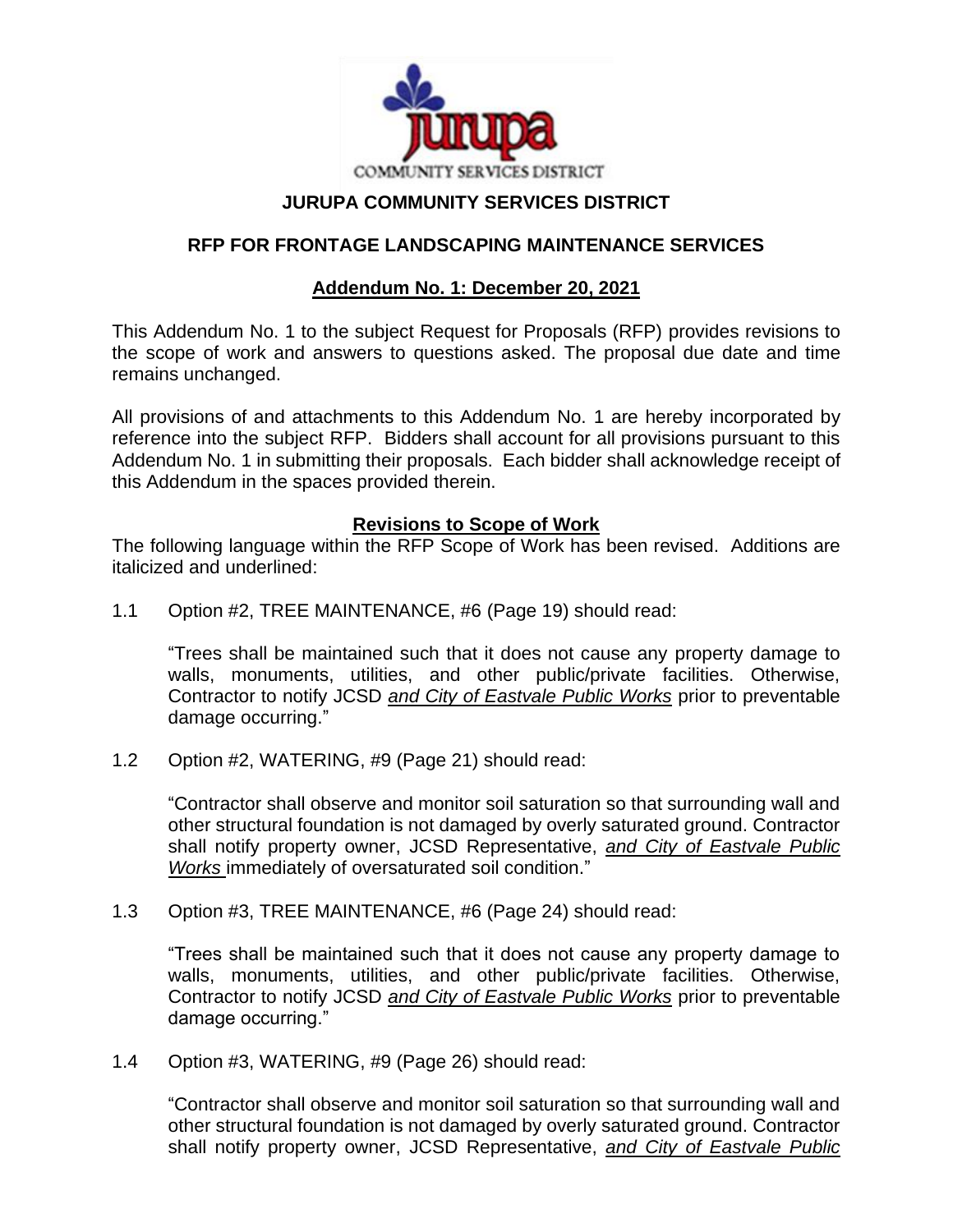*Works* immediately of oversaturated soil condition."

1.5 Option #3, PROPERTY DAMAGE, #1 (Page 26) should read:

"All property damage caused by Contractor shall be replaced, within (30) thirty days of notice, to equal or better condition to the satisfaction of JCSD Representative *and/or City of Eastvale City Engineer*."

1.6 Option #4, TREE MAINTENANCE, #6 (Page 29) should read:

"Trees shall be maintained such that it does not cause any property damage to walls, monuments, utilities, and other public/private facilities. Otherwise, Contractor to notify JCSD *and City of Eastvale Public Works* prior to preventable damage occurring."

1.7 Option #4, WATERING, #9 (Page 31) should read:

"Contractor shall observe and monitor soil saturation so that surrounding wall and other structural foundation is not damaged by overly saturated ground. Contractor shall notify property owner, JCSD Representative, *and City of Eastvale Public Works* immediately of oversaturated soil condition."

1.8 Option #3, PROPERTY DAMAGE, #1 (Page 31) should read:

"All property damage caused by Contractor shall be replaced, within (30) thirty days of notice, to equal or better condition to the satisfaction of JCSD Representative *and/or City of Eastvale City Engineer."*

### **Questions and Answers**

| <b>Question 1.1:</b> | What is the current monthly landscape contract amount?                                            |
|----------------------|---------------------------------------------------------------------------------------------------|
| Answer 1.1:          | The annual landscaping contract is approximately \$1,200,000.                                     |
| Question 1.2:        | Just to clarify, what is the current rotation schedule?                                           |
| Answer 1.2:          | The current contract's scope work includes maintaining the frontage<br>landscaping every 6 weeks. |
| <b>Question 1.3:</b> | How many controllers are there for this contract?                                                 |
| Answer 1.3:          | Approximately 150.                                                                                |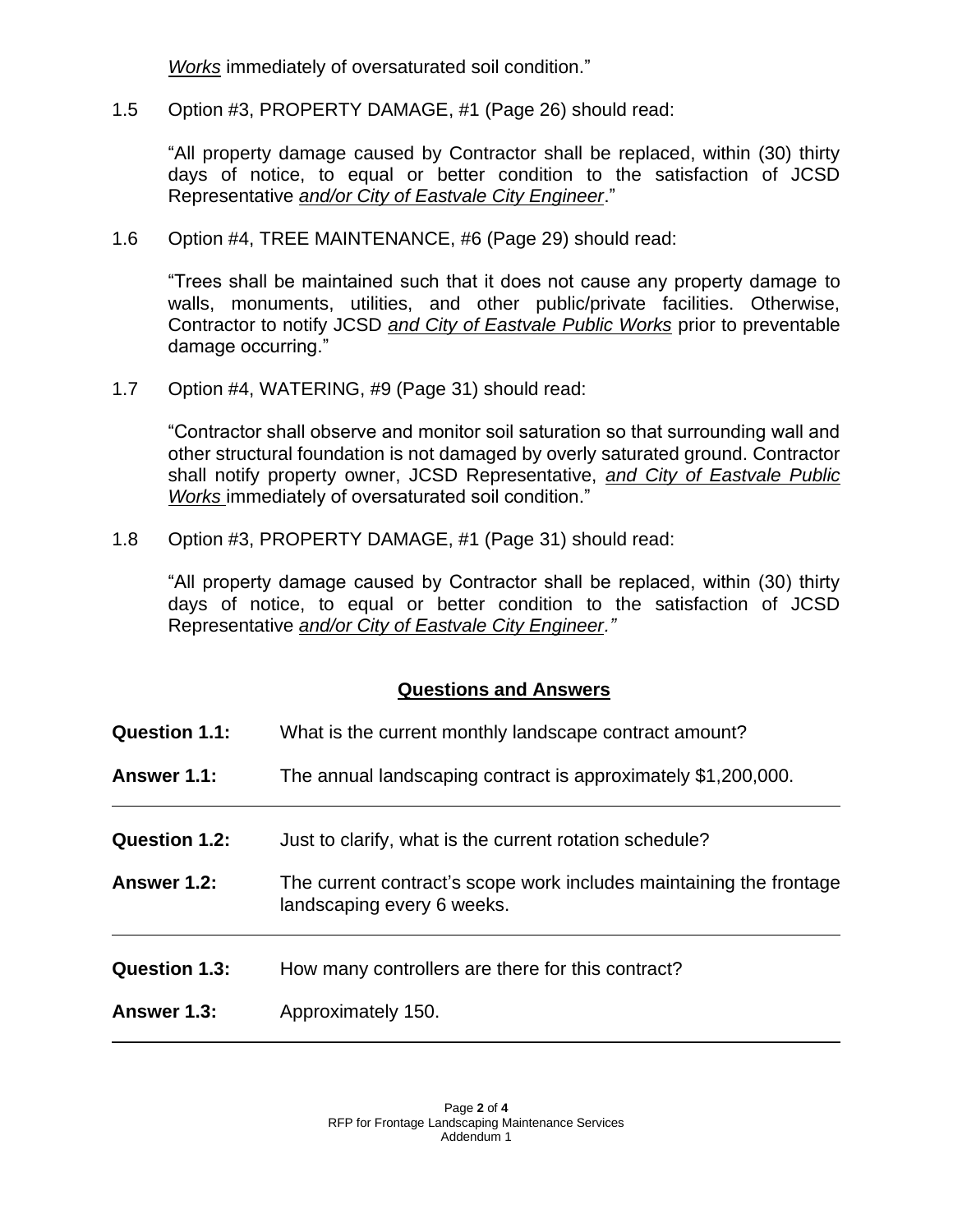| <b>Question 1.4:</b>  | What are the brand & model of the controllers?                                                                                                                                                                                                                                                                                                                                                                      |
|-----------------------|---------------------------------------------------------------------------------------------------------------------------------------------------------------------------------------------------------------------------------------------------------------------------------------------------------------------------------------------------------------------------------------------------------------------|
| Answer 1.4:           | Majority of the controllers are Rain Bird, along with some Hunter and<br>Weathermatic.                                                                                                                                                                                                                                                                                                                              |
| <b>Question 1.5:</b>  | Are the controllers currently online or utilizing a service?                                                                                                                                                                                                                                                                                                                                                        |
| Answer 1.5:           | The controllers are not online or using a service.                                                                                                                                                                                                                                                                                                                                                                  |
| <b>Question 1.6:</b>  | Who is responsible for the managing of the controllers? Contractor<br>or JCSD?                                                                                                                                                                                                                                                                                                                                      |
| Answer 1.6:           | Management of the irrigation controllers is the responsibility of the<br>contractor per the watering scope of work within the RFP.                                                                                                                                                                                                                                                                                  |
| Question 1.7:         | Turf areas are mowed weekly as normal standard practice but<br>planter areas for trimming it appears depends on the option. What<br>is the expectation of the 1 week rotation option? To have all street<br>frontages in Eastvale trimmed and detailed? If so, what would the<br>contractor be required to do the following week as no trimming would<br>need to be done? Same could be said for a 2 week rotation. |
| Answer 1.7:           | The scope of work within the RFP outlines the expectations for each<br>option.                                                                                                                                                                                                                                                                                                                                      |
| <b>Question 1.8:</b>  | Mulch is considered an extra for all options, correct?                                                                                                                                                                                                                                                                                                                                                              |
| Answer 1.8:           | Per the scope of work within the RFP, mulch is included in Option 1<br>and an extra for Options 2, 3, and 4.                                                                                                                                                                                                                                                                                                        |
| <b>Question 1.9:</b>  | Broken tree stakes and ties being replaced is considered an extra,<br>correct?                                                                                                                                                                                                                                                                                                                                      |
| <b>Answer 1.9:</b>    | The price to replace broken tree stakes and ties should be included<br>in the total price for each option.                                                                                                                                                                                                                                                                                                          |
| <b>Question 1.10:</b> | Overseeding with perennial rye grass is considered an extra,<br>correct?                                                                                                                                                                                                                                                                                                                                            |
| Question 1.10:        | The scope of work within the RFP includes turf maintenance. Bid<br>accordingly.                                                                                                                                                                                                                                                                                                                                     |